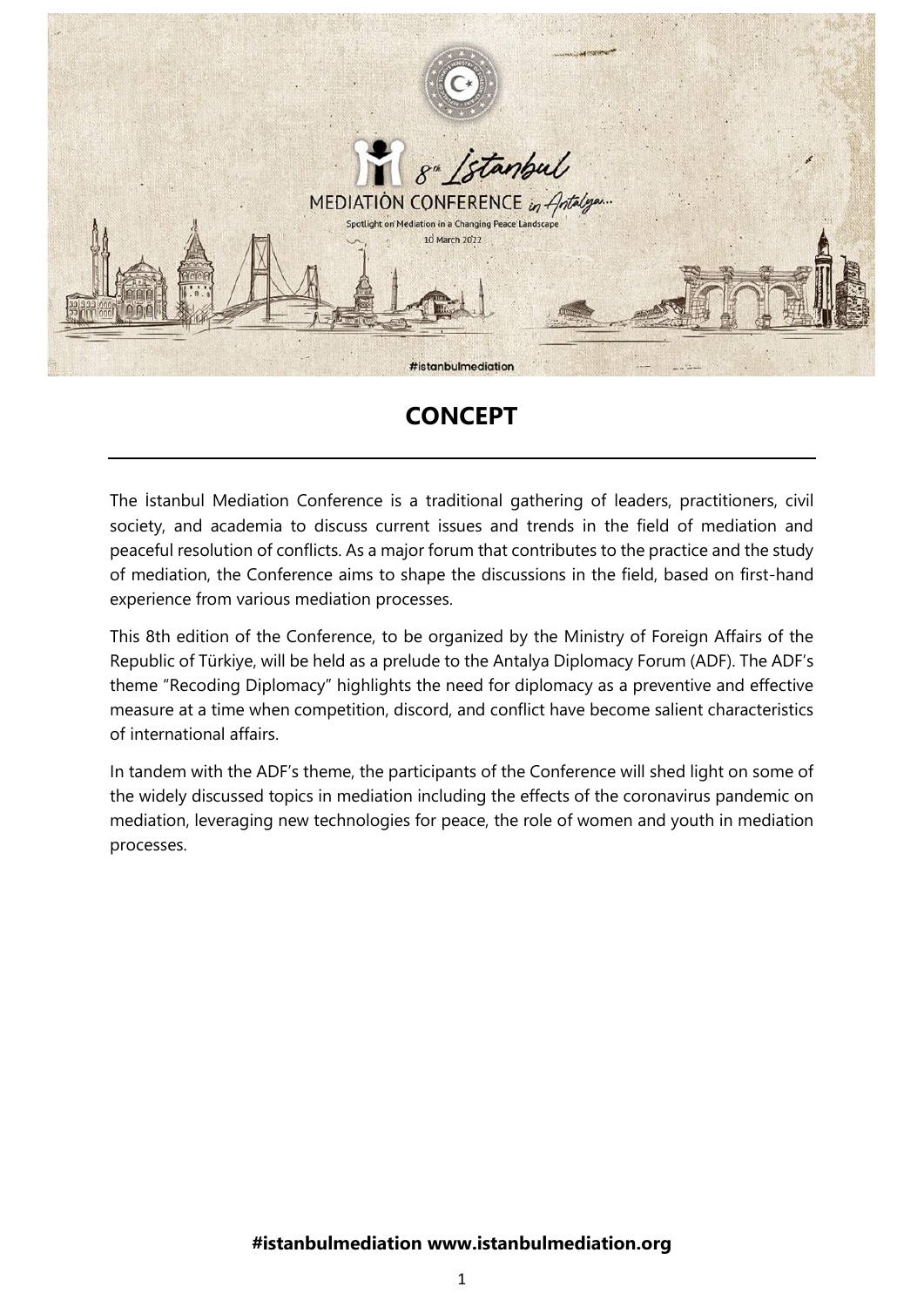

# **DRAFT PROGRAMME**

# 14.00 – 15.00 **High Level Opening Session**

The opening session, hosted by the Foreign Minister of Türkiye in light of his role as the co-chair of the Groups of Friends of Mediation at the UN, the OSCE and the OIC will be joined by the Foreign Ministers of Qatar, Colombia (tbc), and Kuwait (tbc) with respect to their roles in different mediation/peace processes. The Secretaries-General of the OSCE and the OIC and the Under-Secretary-General of United Nations which represent the largest global and regional organizations with leading roles on peaceful resolution of conflicts will also speak in this session.

**H.E. Mr. Mevlüt Çavuşoğlu**, Minister of Foreign Affairs of the Republic of Türkiye

**H.E. Sheikh Mohammed bin Abdulrahman Al-Thani,** Deputy Prime Minister and Minister of Foreign Affairs of the State of Qatar

**H.E. Ms. Marta Lucía Ramírez,** Vice President and Minister of Foreign Affairs of the Republic of Colombia **(tbc)**

**H.E. Sheikh Dr. Ahmed Nasser Al-Mohammed Al-Ahmed Al-Jaber Al-Sabah,** Minister of Foreign Affairs and Minister of State for Cabinet Affairs of the State of Kuwait **(tbc)**

**H.E. Ms. Helga Maria Schmid,** Secretary-General of the OSCE

**H.E. Mr. Hissein Brahim Taha,** Secretary-General of the OIC

**H.E. Ms. Rosemary DiCarlo,** Under-Secretary-General for Political and Peacebuilding Affairs, UN

**H.E. Mr. António Guterres,** Secretary-General of the United Nations (videomessage)

## **#istanbulmediation www.istanbulmediation.org**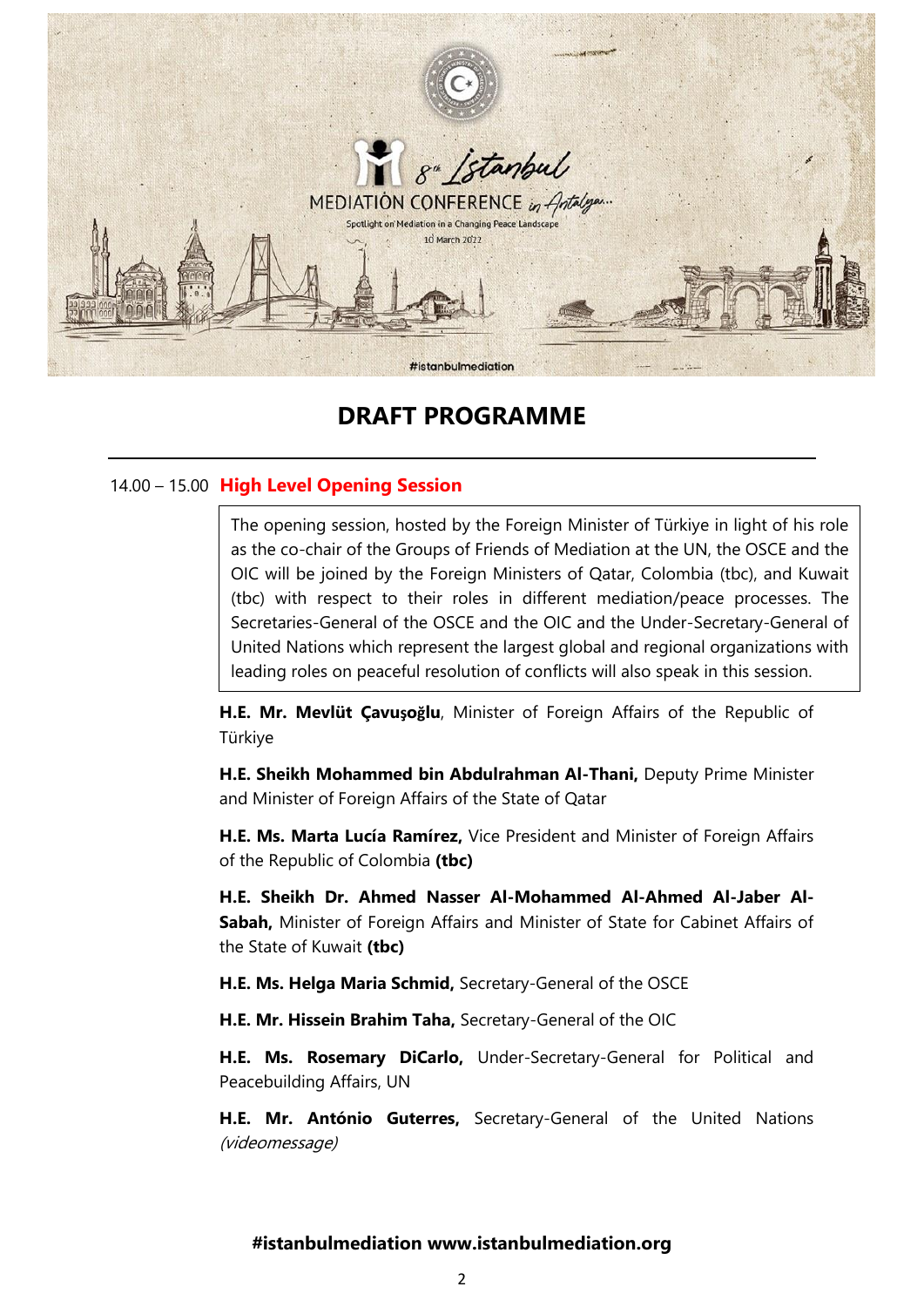

## 15.00 – 15.15 **Coffee Break**

## 15.15 – 16.15 **Session I: Masters' Stage**

Leading and taking part in mediation is an arduous job. As every conflict is different and mediation is a heavily human-centric endeavor, there is no specific formula to be followed by mediators. Furthermore, more often than not, the valuable experience of mediators goes undocumented. Accumulating experience, transmitting it to future generations, and capturing the state of the art however, is critical to building capacity for peaceful resolution of conflicts. This panel aims to capitalize on the knowledge of a distinguished group of mediation practitioners, and provide them with an opportunity to share their insights.

#### **Moderator:**

**Michael Keating,** Executive Director, the European Institute of Peace

#### **Panelists:**

**Miroslav Lajčák,** EU Special Representative for the Belgrade-Pristina Dialogue and other Western Balkan regional issues, President of the 72<sup>nd</sup> United Nations General Assembly

**Jeffrey Feltman,** Former U.S. Special Envoy for the Horn of Africa, Former UN Undersecretary-General for Political Affairs

**Ján Kubiš,** Former United Nations Special Coordinator for Lebanon, Former Special Representative of the UN Secretary-General for Libya, Former Minister of Foreign Affairs of Slovakia

**Betty Bigombe,** Former Chief Mediator to the conflict in Uganda

16.15 – 16.45 **Q&A**

16.45 – 17.00 **Coffee Break**